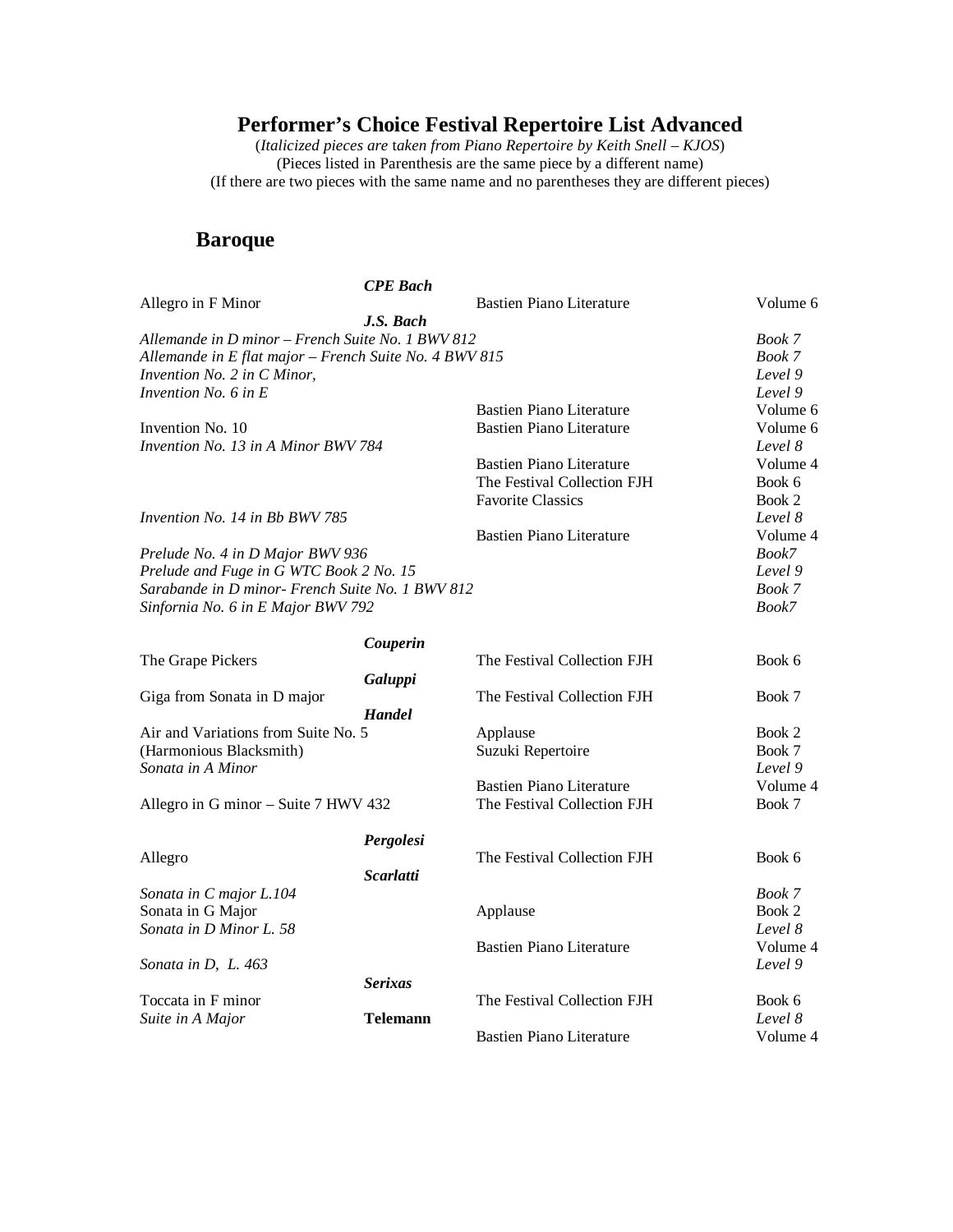### **Classical**

| Sonata in G, Op. 79                           | <b>Beethoven</b> |                                                                                           | Level 9  |
|-----------------------------------------------|------------------|-------------------------------------------------------------------------------------------|----------|
| Moonlight Sonata 1 <sup>st</sup> mvt only     |                  | Mastering the Piano                                                                       | Level 5  |
| Sonata 'pathetique'' 2 <sup>nd</sup> mvt only |                  | Mastering the Piano                                                                       | Level 6  |
| Sonatina in E Flat major WoO 47 No. 1 mvt 1   |                  | The Festival Collection FJH                                                               | Book 7   |
| Variations in G major WoO 77                  |                  | The Festival Collection FJH                                                               | Book 7   |
|                                               | <b>Cimarosa</b>  |                                                                                           |          |
| Sonata No. 18 in A Major                      |                  | The Festival Collection FJH                                                               | Book 7   |
| Sonata                                        |                  | <b>Bastien Piano Literature</b>                                                           | Volume 4 |
|                                               | <b>Clementi</b>  |                                                                                           |          |
| Sonata in B flat Major Oeuvre 1 No. 2         |                  | The Festival Collection FJH                                                               | Book 7   |
| The Cuckoo                                    | Daquin           |                                                                                           | Level 8  |
|                                               |                  | Suzuki Repertoire                                                                         | Book 6   |
|                                               | Haydn            |                                                                                           |          |
| Sonata in C, Hob. XVI: 35                     |                  |                                                                                           | Level 8  |
|                                               |                  | Also ; 22, 23, 24, 27, 28, 29, 30, 31, 32, 33, 34, 36, 38, 39, 40, 41, 43, 44, 47, 50, 51 |          |
| Sonata in D, Hob, XVI:37                      |                  |                                                                                           | Level 9  |
|                                               |                  | The Festival Collection FJH                                                               | Book 7   |
|                                               |                  | <b>Bastien Piano Literature</b>                                                           | Volume 6 |
|                                               | <b>Mozart</b>    |                                                                                           |          |
| Sonata in A K 331                             |                  |                                                                                           | Level 8  |
|                                               |                  | Suzuki Repertoire                                                                         | Book 7   |
| Sonata K 330                                  |                  | Suzuki Repertoire                                                                         | Book 6   |
| Sonata K 570                                  |                  | <b>Bastien Piano Literature</b>                                                           | Volume 6 |
| Also K 279, 282, 283, 309                     |                  |                                                                                           |          |
|                                               |                  |                                                                                           |          |
| Fantasy in D Minor, K 379                     |                  |                                                                                           | Level 9  |
|                                               |                  | The Festival Collection FJH                                                               | Book 7   |
|                                               |                  | Mastering the Piano                                                                       | Level 6  |
| Rondo in D, K 485                             |                  |                                                                                           | Level 9  |
|                                               |                  | The Festival Collection FJH                                                               | Book 7   |
| Sonata Toccata (from Sonata in A) Paradisi    |                  | Level 9                                                                                   |          |
|                                               | <b>Vorisek</b>   |                                                                                           |          |
| Rondo Op. 18                                  |                  | The Festival Collection FJH                                                               | Book 6   |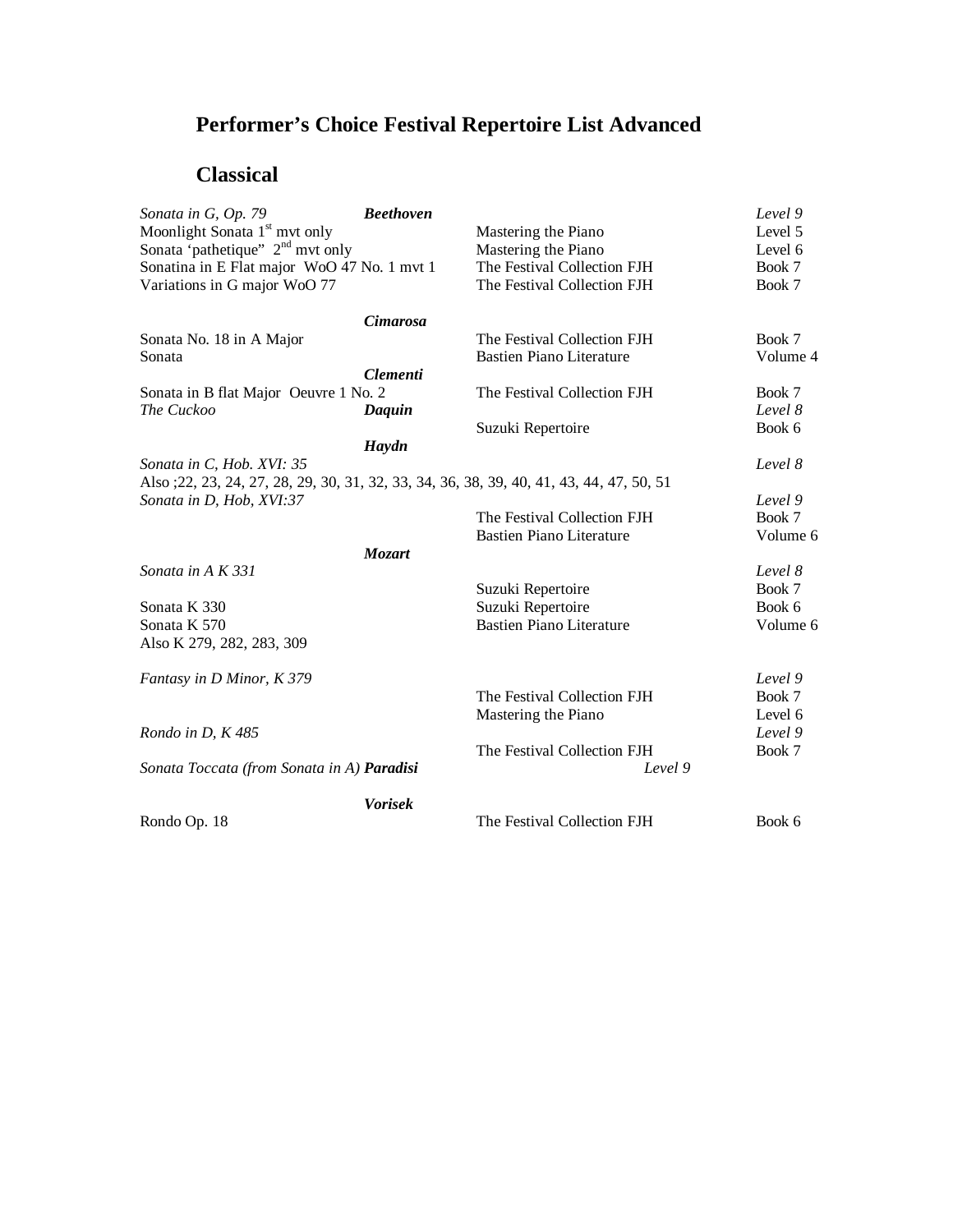#### **Romantic**

|                                       | <b>Brahms</b>     |                                 |          |
|---------------------------------------|-------------------|---------------------------------|----------|
| Waltz in G sharp minor Op. 39 No. 3   |                   | The Festival Collection FJH     | Book 7   |
| Waltz in E minor Op. 39 No. 4         |                   | The Festival Collection FJH     | Book 7   |
| Waltz in A-flat Major                 |                   | Mastering the Piano             | Level 4  |
|                                       | Chopin            |                                 |          |
| Nocturne in C# Minor, Op. Post        |                   |                                 | Level 9  |
|                                       |                   | Mastering the Piano             | Level 6  |
| Prelude in E Major                    |                   | Mastering the Piano             | Level 5  |
| Prelude in E Minor                    |                   |                                 | Level 8  |
| Prelude in B Minor                    |                   |                                 | Level 8  |
| Polonaise in A, Op. 40 No. 1          |                   |                                 | Level 9  |
|                                       |                   | Mastering the Piano             | Level 6  |
| Waltz in A flat, Op. 69 No. 1         |                   |                                 | Level 8  |
| Waltz in Db, Op. 64 No. 1             |                   |                                 | Level 9  |
|                                       |                   | Mastering the Piano             | Level 5  |
|                                       |                   | <b>Bastien Piano Literature</b> | Volume 6 |
| Waltz in C# Minor Op. 64 No. 2        |                   | Mastering the Piano             | Level 6  |
|                                       |                   | <b>Bastien Piano Literature</b> | Volume 6 |
|                                       | Coleridege-Taylor |                                 |          |
| The Bamboula Op. 59 No. 8             |                   | The Festival Collection FJH     | Book 7   |
| <b>Butterfly</b>                      | Grieg             |                                 | Level 8  |
| March of the Dwarfs                   |                   |                                 | Level 8  |
| Notturno                              |                   |                                 | Level 9  |
|                                       |                   | The Festival Collection FJH     | Book 7   |
| Wedding Day at Troldhaugen            |                   |                                 | Level 9  |
|                                       |                   | Mastering the Piano             | Level 6  |
|                                       |                   | Applause                        | Book 2   |
|                                       |                   | <b>Bastien Piano Literature</b> | Volume 6 |
|                                       | <b>Heller</b>     |                                 |          |
| Etude in C Major Op. 46 No. 24        |                   | Applause                        | Book 2   |
| Study in D minor Op. 45 No. 15        |                   | The Festival Collection FJH     | Book 7   |
| Waltz in A flat, Op 70 No. 2          |                   | The Festival Collection FJH     | Book 7   |
| Warriors' Song Op. 45 No. 15          |                   | Applause                        | Book 2   |
|                                       | <b>Jensen</b>     |                                 |          |
| <b>Forest Birds</b>                   |                   | The Festival Collection FJH     | Book 7   |
|                                       | <b>Kolling</b>    |                                 |          |
| Rhapsodie Mignonne                    |                   | Mastering the Piano             | Level 5  |
| Consolation in Db                     | Liszt             |                                 | Level 9  |
|                                       |                   |                                 |          |
|                                       | <b>MacDowell</b>  |                                 |          |
| Alla Tarantella Op. 39 No. 2          |                   | Applause                        | Book 2   |
| Arabesque Op. 39 No. 4                |                   | <b>Bastien Piano Literature</b> | Volume 6 |
| Hungarian Op. 39 No. 12               |                   | Applause                        | Book 2   |
| The Witch                             |                   |                                 | Level 8  |
| <b>Hunting Song</b>                   | Mendelssohn       |                                 | Level 9  |
|                                       |                   | <b>Bastien Piano Literature</b> | Volume 6 |
| Praeludium in E Minor                 |                   | Applause                        | Book 2   |
|                                       |                   | The Festival Collection FJH     | Book 7   |
| Romanze in F sharp major OP. 28 No. 2 |                   | The Festival Collection FJH     | Book 7   |
| Scherzo. Op. 16 No. 2                 |                   | Applause                        | Book 2   |
|                                       |                   | <b>Bastien Piano Literature</b> | Volume 6 |
| Venetian Boat Song, Op. 30 No. 6      |                   |                                 | Level 8  |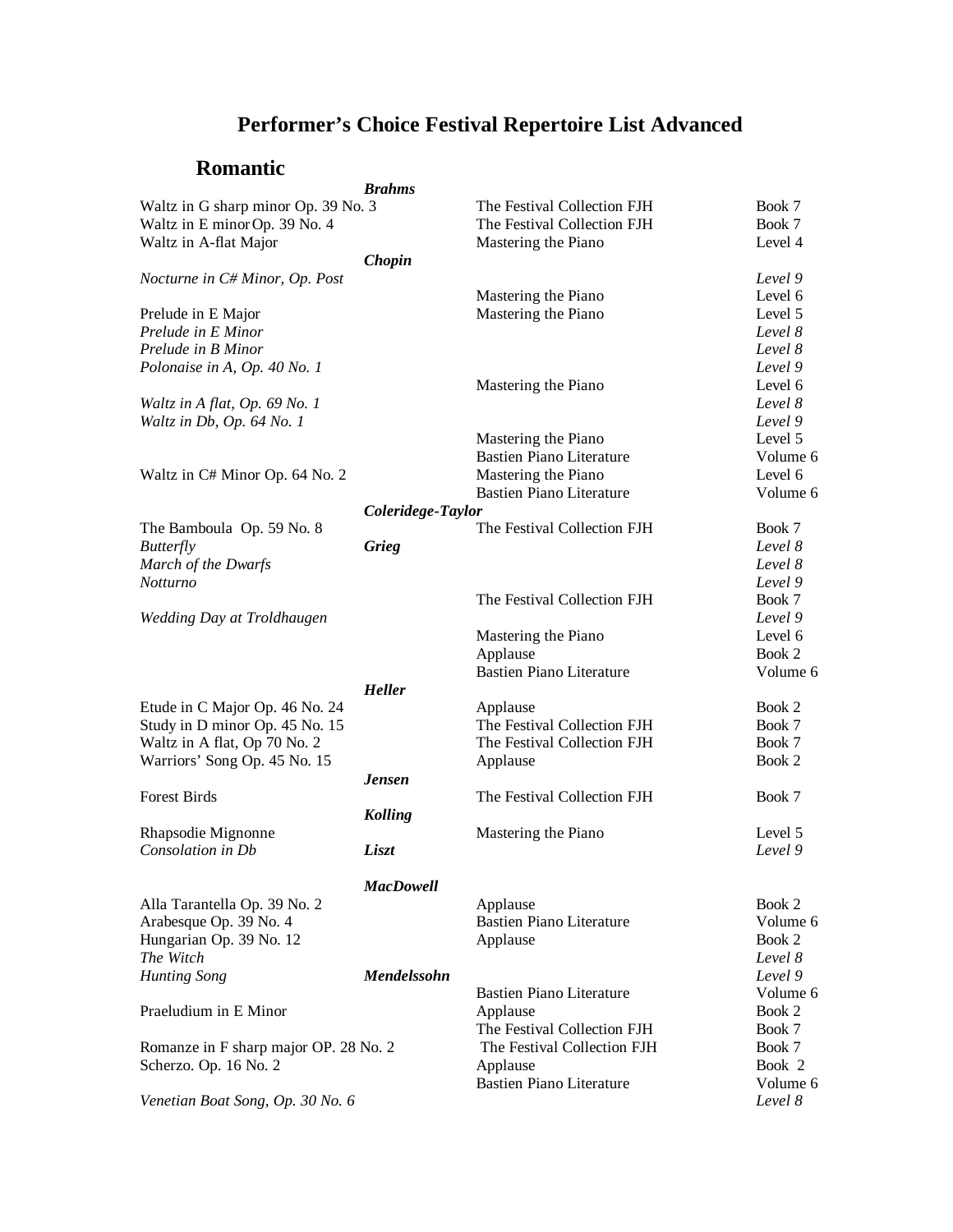| Hopak                              | <b>Mussorgsky</b>  | Applause                    | Book 2  |
|------------------------------------|--------------------|-----------------------------|---------|
|                                    | <b>Schubert</b>    |                             |         |
| Impromptu in Ab, Op. 142 No. 2     |                    |                             | Level 9 |
| Impromptu in Ab Major Op. 90 No. 4 |                    | Mastering the Piano         | Level 6 |
| Moments musicaux Op. 94 No. 2      |                    | The Festival Collection FJH | Book 7  |
| Waltz in A Minor, Op. 33 No. 10    |                    |                             | Level 8 |
| Echos from the Theater             | Schumann           |                             | Level 8 |
| Remembrance                        |                    |                             | Level 8 |
| Strange, Ther                      |                    |                             | Level 8 |
| <i>Traumerei</i>                   |                    |                             | Level 9 |
|                                    | <b>Soler</b>       |                             |         |
| Sonata No. 84 in D Major           |                    | Mastering the Piano         | Level 5 |
|                                    | <b>Tchaikovsky</b> |                             |         |
| April Op. 37b No. 4                |                    | The Festival Collection FJH | Book 7  |

**Contemporary**

| Bagatelle, Op. 6 No. 2                 | <b>Bartok</b>   |                                 | Level 8      |
|----------------------------------------|-----------------|---------------------------------|--------------|
| Molto Vivace from For Children, Part 1 |                 | Applause                        | Book 1       |
| Toccata                                | <b>Bastien</b>  |                                 | Level 9      |
|                                        | <b>Casella</b>  |                                 |              |
| Galop final                            |                 | The Festival Collection FJH     | Book 7       |
|                                        | <b>Debussy</b>  |                                 |              |
| Dr. Gradus ad Parnassum                |                 |                                 | Level 8      |
| First Arabesque                        |                 | The Festival Collection FJH     | Book 7       |
| Arabesque No. 2                        |                 | <b>Bastien Piano Literature</b> | Volume 6     |
| Girl with the Flaxen Hair, The         |                 |                                 | Level 9      |
| Golliwogg's Cake-Walk                  |                 |                                 | Level 8      |
|                                        |                 | <b>Bastien Piano Literature</b> | Volume 6     |
| Reverie                                |                 |                                 | Level 9      |
|                                        | <b>Diemer</b>   |                                 |              |
| <b>Busy Toccata</b>                    |                 | The Festival Collection FJH     | Book 6       |
| Postludium                             | Dohnanyi        |                                 | Level 9      |
|                                        | <b>Granados</b> |                                 |              |
| Playera Op. 5 No. 5                    |                 | The Festival Collection FJH     | Book 7       |
| The Little White Donkey                | <b>Ibert</b>    | <b>Alfred Masterworks</b>       | <b>Sheet</b> |
|                                        |                 | <b>Bastien Piano Literature</b> | Volume 6     |
|                                        | Joplin          |                                 |              |
| The Cascades                           |                 | Mastering the Piano             | Level 6      |
|                                        | Kabalevsky      |                                 |              |
| Etude Op. 27 No. 8                     |                 | Applause                        | Book 1       |
| Prelude, Op. 38 No. 2                  |                 |                                 | Level 9      |
| Variations, Op. 40 No. 1               |                 |                                 | Level 8      |